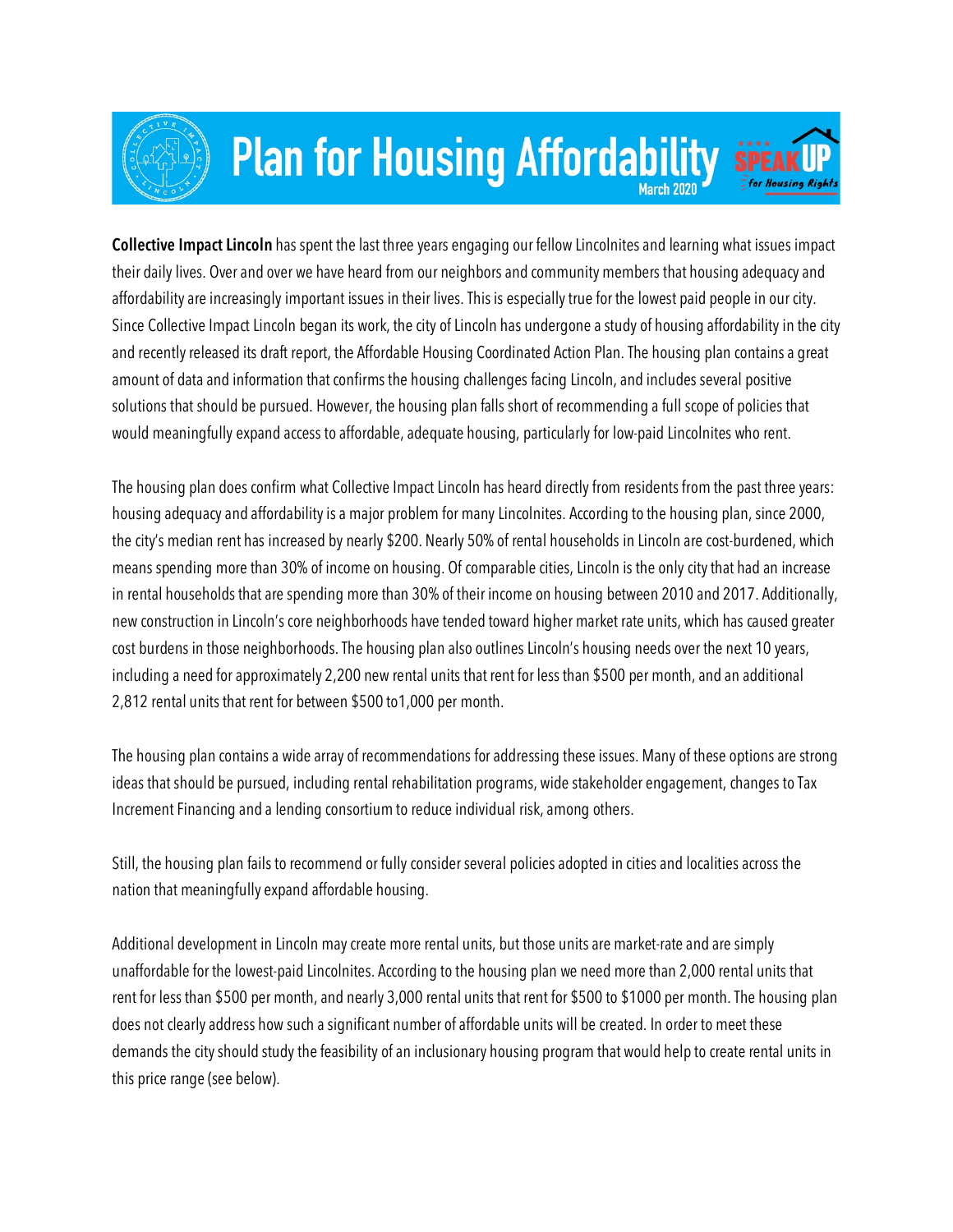Moreover, the housing plan acknowledges that those "with Section 8 Vouchers often struggle to find housing that will accept the voucher." But the housing plan offers little in the way of solutions to this challenge. Section 8 is one of the most powerful tools available to help low paid individuals afford the cost of housing. The city should consider how to increase the use of vouchers in Lincoln, where presently nearly 26% of voucher holders cannot use their voucher because they cannot find a landlord to accept it. Many localities in the nation have addressed this issue by ensuring a tenant cannot be denied a rental unit solely because the tenant would pay rent with a voucher. This too should be considered as part of a comprehensive plan.

Finally, preserving the quality of Lincoln's current housing stock also helps to ensure the availability of affordable rental housing. The housing plan acknowledges code enforcement is crucial to these aims, but stops short of recommending necessary steps to ensure that codes are enforced. Lincoln's current internal inspection system relies on landlord selfpolicing or tenant complaints, which means code enforcement can often go unaddressed. Lincoln needs a more modern system of periodic internal inspections that rewards landlords with rental units that are up to code and focuses on units that need attention. This system, coupled with a new rental rehabilitation program, would go far to addressing our housing issues in Lincoln.

Collective Impact Lincoln is dedicated to increasing access to quality, affordable housing for low-paid Lincolnites, and we hope that these additional policy options are included and acted upon in the final version of the housing plan. Below are Collective Impact Lincoln's more detailed policy recommendations to address housing affordability and adequacy in our city.

## *1. Conduct a feasibility study of inclusionary housing and implement its results*

Inclusionary housing ordinances have been implemented in 886 jurisdictions across 25 states and the District of Columbia.1 These ordinances require new housing developments to set aside a percentage of housing units as affordable for low-paid residents of the city. In return for participating in the program, developers would receive incentives to ensure that development remains profitable. These programs have been shown to be effective at creating new affordable units. For example, Newark, New Jersey adopted an inclusionary housing ordinance in 2017 that has since created 923 affordable units out of 4,200 total units created in the city.<sup>2</sup>

The housing plan appears to disfavor inclusionary housing, questioning its effectiveness and expressing it would be difficult to craft a unique program for Lincoln. But the clear way to address these issues is to conduct a feasibility study that would show whether inclusionary housing is an appropriate solution for Lincoln, and if so, how such a program can be crafted to support the greatest creation of additional affordable units while remaining profitable for development.

 $\overline{a}$ <sup>1</sup> Grounded Solutions Network, Inclusionary Housing, Can Inclusionary Policies Make a Difference?, https://inclusionaryhousing.org/inclusionary-housing-explained/can-inclusionary-make-a-difference/.

<sup>2</sup> Jared Brey, *Newark Developers Adjusting to New Inclusionary Zoning Mandate*, Next City (June 27, 2019) https://nextcity.org/daily/entry/newark-developers-adjusting-to-new-inclusionary-zoning-mandate.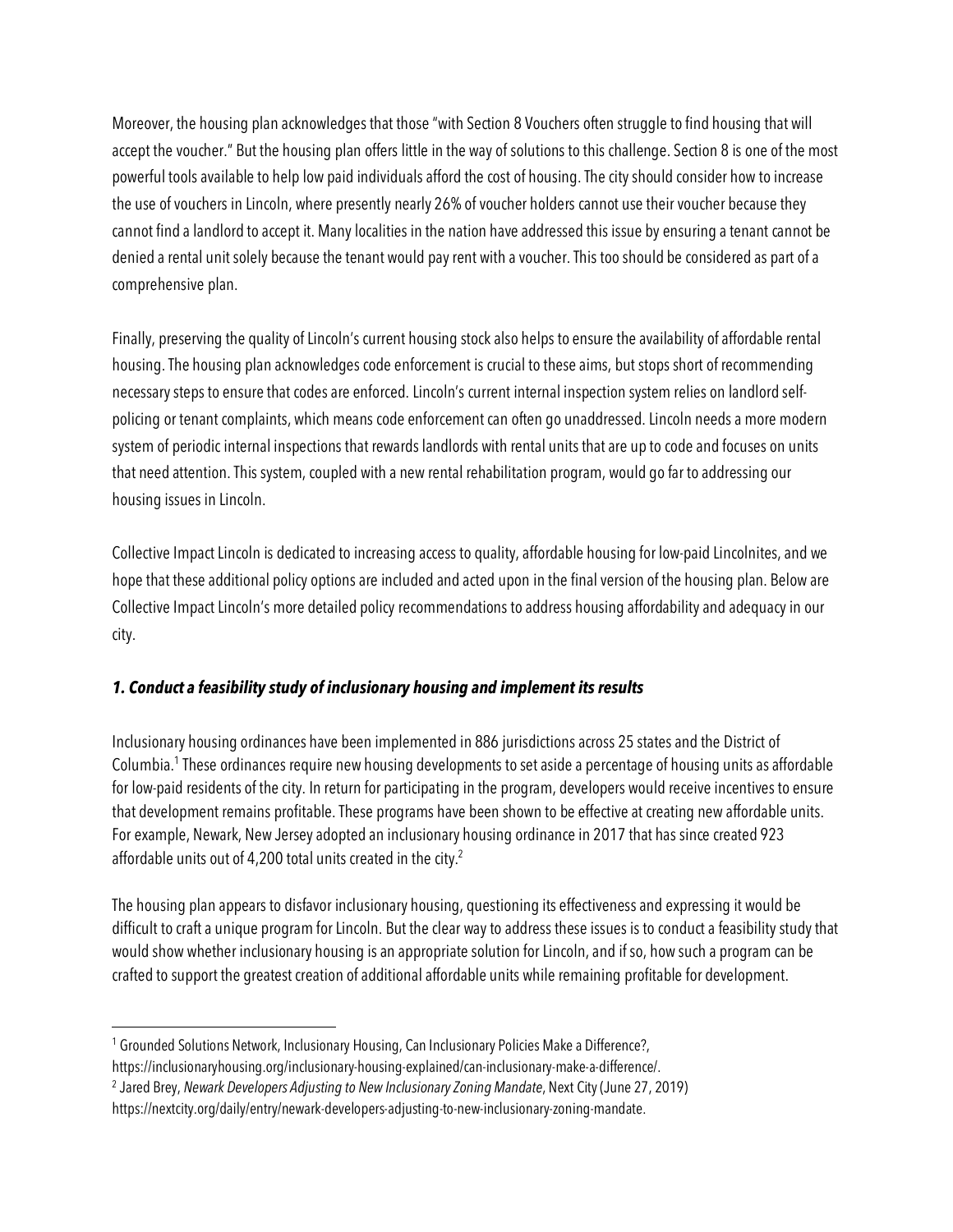Indeed, cities interested in implementing inclusionary housing often conduct feasibility studies to determine the suitability of including affordable housing requirements in new market-rate residential developments. A feasibility study would determine whether an affordable housing requirement would impact the viability of market-rate residential developments, as well as how development incentives, such as a density bonus or reduced parking requirements, can offset the cost of providing affordable units. Feasibility studies identify minimum profitability requirements for multiple residential project types, compare the feasibility of those project types with and without one or more proposed affordable housing requirements and one or more proposed development incentives, and evaluates the potential impact of offering alternative means of compliance such as a fee in lieu of on-site affordable units.

A feasibility study would allow Lincoln to determine how to design an inclusionary housing ordinance specific to the needs of Lincoln's housing and development market without discouraging further residential development. This would be one major, reasonable step in tackling our housing crisis. We therefore recommend the city council conduct a feasibility study in order to implement a inclusionary housing plan that is best suited to Lincoln's affordable housing needs.

## *2. Create a modern code enforcement scheme for current building and safety codes to ensure the adequacy of existing rental stock*

The housing plan recognizes the importance of preserving Lincoln's existing affordable housing units through greater enforcement of housing and safety codes. Under Lincoln's current code enforcement mechanisms, interior inspections of rentals occur only after tenant complaints are lodged with city officials. This puts the burden on tenants to alert city officials to potentially life-threatening violations of health and safety codes when tenants may not be aware that they can file such a complaint. It also causes tenants that lodge valid complaints to be vulnerable to retaliation from their landlord, resulting in eviction.

While the housing plan recognizes the importance of greater code enforcement, it nevertheless continues to allow landlords to self-police the condition of their units. The plan suggests that a landlord association develop a rental inspection program that gives passing units a "seal of approval." However, our current code enforcement mechanism is built on a method of self-policing that has failed many of our residents.

In the alternative, a proactive interior inspection model that requires periodic inspections of the interior of rental units would ensure that building and safety codes are enforced. This model would reward rental units that are up to code with fewer periodic inspections, while units not in compliance would receive more attention. Regular inspections of rental units help protect the limited number of existing affordable units in Lincoln from deteriorating to the point of condemnation and destruction, and they help protect lower-paid Lincolnites from life-threatening violations of health and safety codes. We recommend the city council amend current inspection ordinances to require periodic inspections of the interior of rental units in order to ensure the adequacy of Lincoln's existing affordable rental stock.